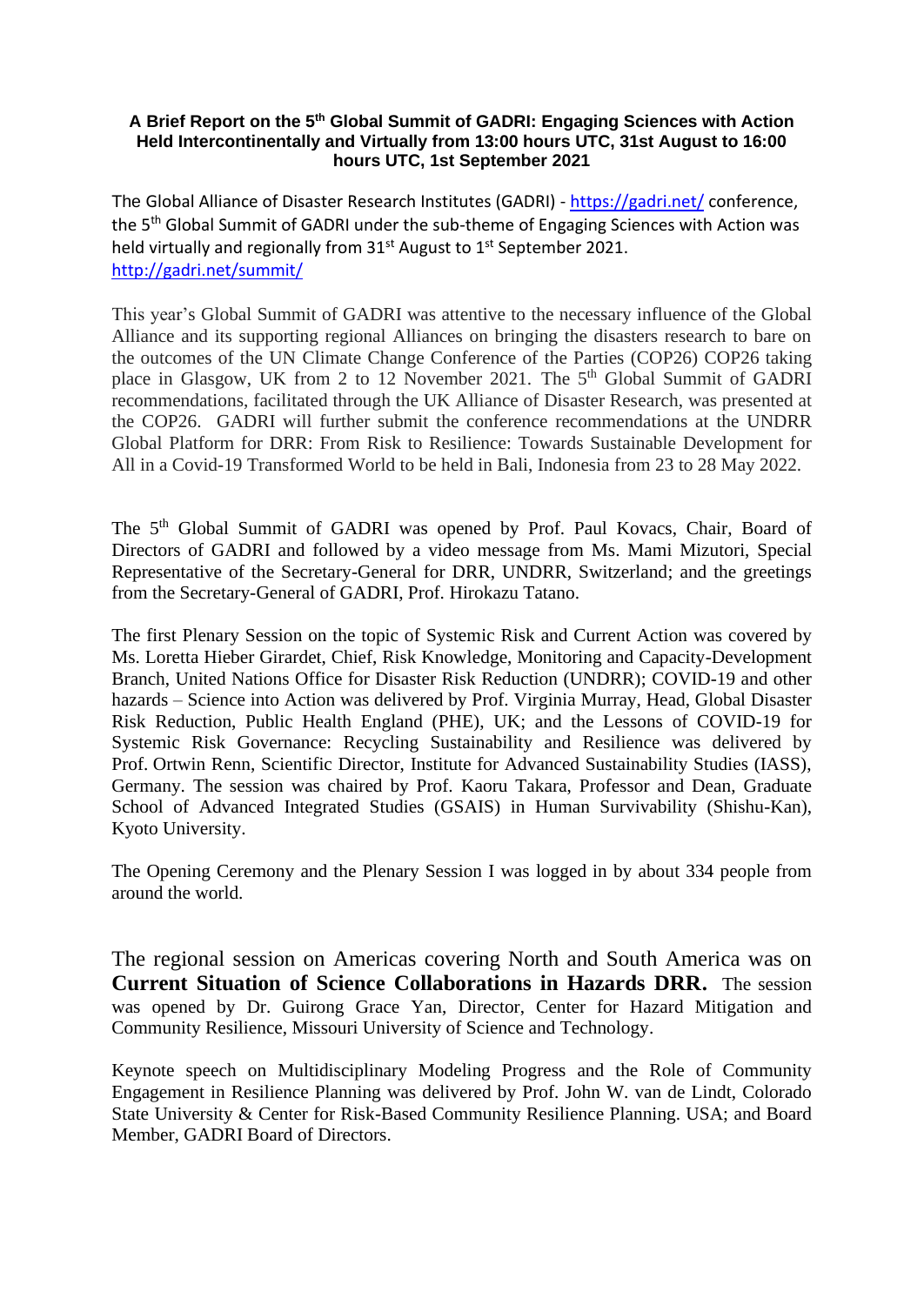The following four topics for panel discussion sessions were selected by the North American Alliance of Hazards and Disaster Research Institutes (NAAHDRI). The four sessions were divided to two parallel sessions, i.e. I and III and II and IV.

- I. Enabling Resilience: Preventing Disasters in Hazard-Prone Areas What goal do we want to achieve? The goal is to enable resilience by preventing natural hazards from becoming disasters
- II. Reducing Barriers for Scientists and Engineers to Enhance Resilience How to achieve the goal by developing innovative approaches?
- III. Innovative Approaches in Disaster Resilience
	- How to reduce barriers in implementing the developed approaches?
- IV. Equitable Resilience: Addressing Social Justice in Disasters How to upgrade "resilience" into "equitable resilience" in order to reduce hazard impacts on marginalized populations?

The Americas session was coordinated by Prof. John van de Lindt, Dr. Guirong (Grace) Yan, Dr. Jamie Kruse, Prof. Lori Peek, and Prof. Paul Kovacs and brought in 25 experts in various disciplines from all over the region to do a 10–15-minute presentation and engage in discussion with the audience for 30-80 minutes.

The Americas time zone session was covered within six hours and about 377 participants from all over the world logged in via zoom meeting.

The second Plenary Session on How to Engage Science in the Decision-Making Process within National Governance and Relate Science into Action? – was covered by four keynote speakers.

- Mobilizing science for disaster risk reduction and development safety a decade quest of IRDR delivered by Prof. Qunli Han, Executive Director, International Programme Office of Integrated Research on Disaster Risk (IRDR-IPO), China
- Disaster Risk Reduction in Small Nations delivered by Dr. Selwyn Mahon, American University of the Caribbean School of Medicine, Sint Maartens
- Non-regret climate change adaptation with a paradigm-shift of the water-related disasters delivered by Prof. Eiichi Nakakita, Director, Disaster Prevention Research Institute (DPRI), Kyoto University, Japan; and
- Finally a video message by Ms. Emilia Saiz Carrancedo, Secretary-General, United Cities and Local Governments (UCLG), Spain

This session was chaired by Prof. Charles Scawthorn, Visiting Researcher, Univ. California at Berkeley and Principal of SPA Risk LLC.

# Asia and Oceania regional session covered the topic on **Engaging Sciences with Action: Voices from Asia and Oceania**

The session was opened by four keynote speeches.

• Open Synthetic Systems, Haruo Hayashi, National Research Institute for Earth Science and Disaster Resilience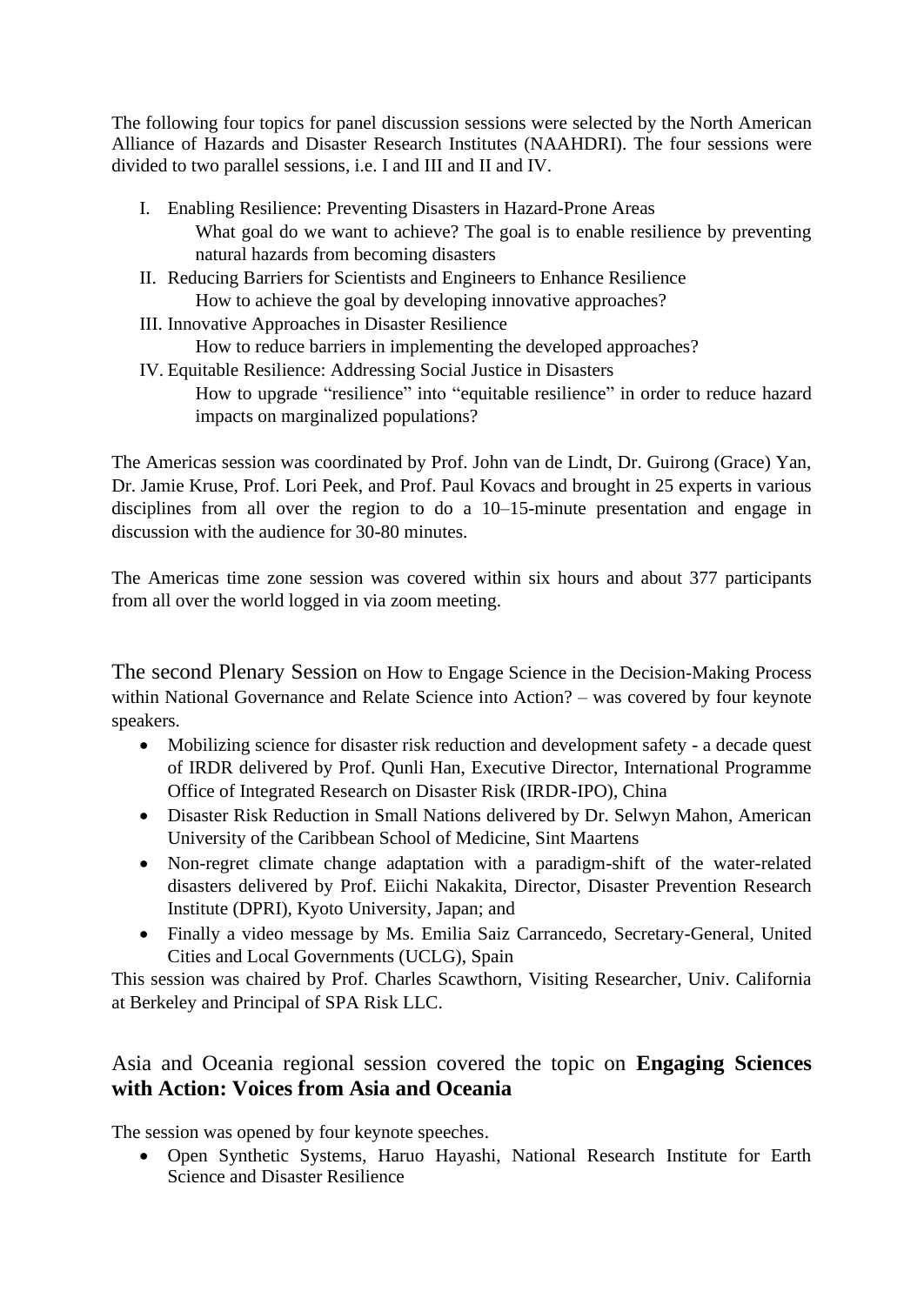- An introduction of the first national comprehensive disaster risk survey project of China, Yang Saini, Beijing Normal University
- Using science to support decision-makers to reduce risk from natural hazards events: some examples from Aotearoa New Zealand, Gill Jolly, GNS Science
- Engaging Science with actions: A case for EEW in India, M. L. Sharma, SAADRI Programme Adviser

The opening session was chaired by Prof. Toshio Koike, Executive Director, International Centre for Water Hazard and Risk Management (ICHARM) under the auspices of UNESCO, Japan; and Member of the GADRI Board of Directors.

The four-panel sessions on the following topics were held in parallel in two parts.

- I. Regional Alliances: Improving collaboration to support global stakeholders on DRR and DRM
	- Introducing current and existing alliances; and Introducing Viewpoints: Suggestions for Improvement –
	- What should we do to encourage youth to engage in education?
- II. Target E Disaster Risk Governance and Contribution for Policy Making
	- Progresses and challenges of DRR policies
	- Potentials of Scientific knowledge for DRR policies
- III. Contributions to Climate Change Adaptation
	- To create a roadmap for Universities and Research Centres in support of the climate change research agenda
	- To list measurable contributions of the Asia and Oceania Region towards the COP26.
- IV. Implementation of Sciences in Action
	- Implementation Science in DRR

The panel discussion session brought in 32 experts in various fields of specialisation to present their arguments and to engage in discussion with the audience.

The session was wrapped up by each group chair with the session achievements and recommendations.

The Asia and Oceania time zone session was covered within six hours and was attended by nearly 140 participants from around the world.

## The regional time zone session on Europe with Africa and the Middle-East was on **Exploring solutions to Bridge the Gaps for Implementation of Science in Action.**

This session was coordinated by Prof. Jörgen Sparf, Regional Organising Committee, Associate Professor in Sociology and a founding member of the Risk and Crisis Research Centre, Mid Sweden University, Sweden; Prof. Andrew Collins; Disaster and Development Network, Northumbria University, UK and Dr. Tom De Groeve, Deputy Head of Unit, Disaster Risk Management Unit, European Commission, Joint Research Centre (EC-JRC), Italy.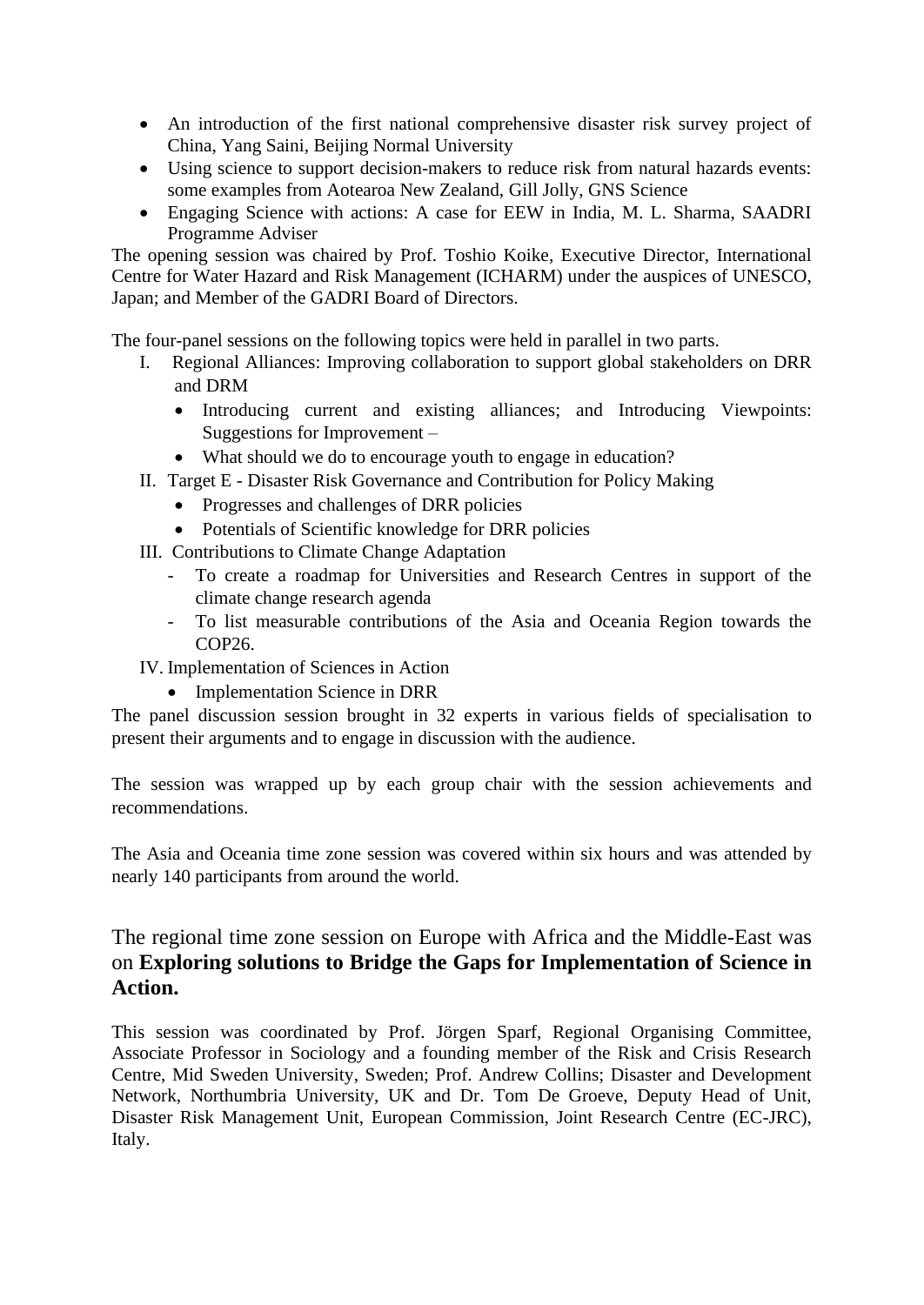The session opened with two keynotes by Dr. Tom De Groeve, Deputy Head of Unit, Disaster Risk Management Unit, European Commission, Joint Research Centre (EC-JRC), Italy on Engaging Sciences with Action: Results from the first five years of the Sendai Framework; and Prof. Nico Elema, Director, PeriPeri U, Stellenbosh University International, South Africa on Exploring solutions to bridge the gaps for implementation of Science in Action. Keynote session was chaired by Prof. Andrew Collins, Northumbria University, UK.

Migration in Africa is a huge issue. People migrate for various reasons. Often due to various challenges faced in life and it is something that needs to looked at in the future. Another important challenge is refugees. How African countries handle refugees. Many initiatives are in the process

Following four topics were identified for the panel discussion sessions.

- I. Bridging the Collaboration Gaps: Integrating DRR and CCA for a Science in Action Agenda
- II. Bridging the knowledge Gaps: Exploring solutions for Transforming Data into Action
- III. Bridging the Science-Policy Gaps: Contextualising Governance to Explore Opportunities for Action
- IV. Bridging the Generational Gap: Catalysing Science in Action by Youth Engagement

The panel presentation and discussion brought in 16 specialists including the Deputy Head, Adaptation Unit, European Directorate General for Climate Action; a Member of Parliament, Scottish Government, Shadow SNP Spokesperson for Environment, Food and Rural Affairs.

Within the six hours, nearly 150 participants from around the world attended the session.

In addition to the regional time zone sessions, there were two other sessions on Networking with Institutes; and an e-poster session.

During the two hour period, 17 institutes participated in the Networking with Institutes session and 48 e-posters were presented.

This session was held in parallel within two hours and attended by 102 persons from around the world.

Closing wrap-up session included a wrap-up session for all three regional sessions to share the final outcomes of the session. Each representative of the session shared achievements and recommendations of their respective session.

During the closing session, Dr. Jenty Kirsch-Wood, Chief of Section, Global Risk Analysis and Reporting, UNDRR, Switzerland; Prof. Qunli Han, Executive Director, International Programme Office of Integrated Research on Disaster Risk (IRDR-IPO), China; and Prof. Andrew Collins, Leader, Disaster and Development Network, Northumbria University, UK congratulated on the success of the conference.

Closing remarks were delivered by Prof. Paul Kovacs and the session was finally closed by Prof. Eiichi Nakakita, Director, Disaster Prevention Research Institute (DPRI), Kyoto University, Japan at 01:23 hours of 2nd September 2021 covering 27 hours and 23 minutes.

### **Conclusion**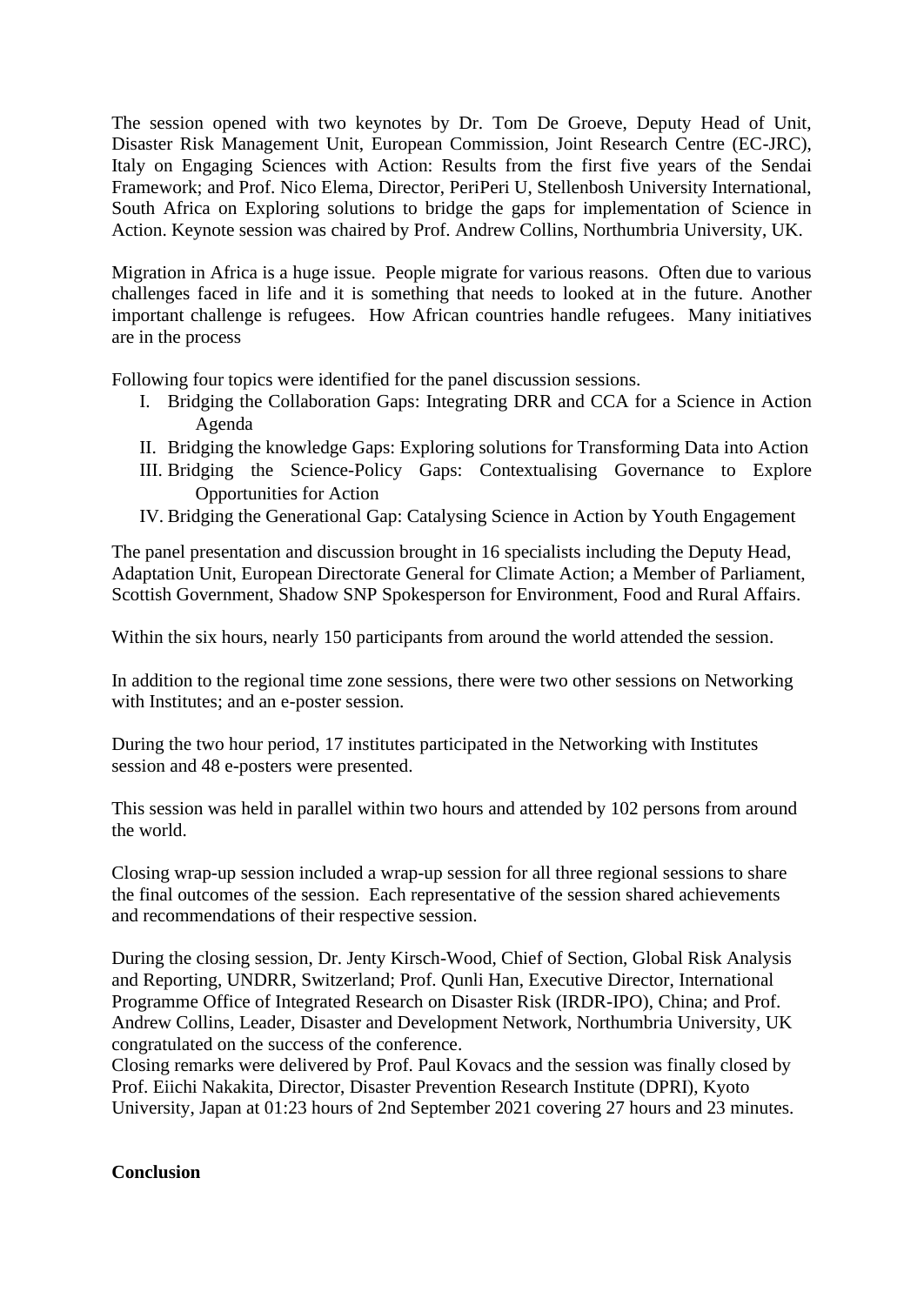An amazing number of 640 participants from 77 economies registered for the conference; and nearly 568 members from 73 economies logged in via zoom meeting to attend the 27-hour long conference.

The 27-hour long conference was a success especially in terms of its global participation and achieving the conference's set objectives.

#### **Achievements and Recommendations**

Americas covering North and South America

Recommendations out of keynote speech:

- ⚫ Multidisciplinary research to develop comprehensive community-level models of physical, social, and economic infrastructure
- ⚫ Implementation: Community engagement from the very beginning (constraints and resources. Help communities understand their strengths and vulnerabilities)

Recommendations afrom the panel discussion sessions:

- "All disasters are local": resilience is a local issue that must be addressed at that scale – using a combination of technical and community engagement efforts
- ⚫ Risk modeling: multi-hazards. Encourage interdisciplinary efforts
- ⚫ Impacts on civil structures: physics-based modeling to get the design loading
- Retrofit houses by leveraging insurance
- Resilience in recovery: "build it back better" mentality
- ⚫ Create, support, and find mechanisms to facilitate research-to-practice partnerships (like the NSF Civic program, companies that can do the translation). Successful model.
- ⚫ Engage decision-makers (those who control the funds) in trying to implement resilience solutions.
- ⚫ Improve the communication between engineers and physical and social scientists, and decision-makers. Find new ways to share information.
- ⚫ Educate to improve broad-based public understanding and support.
- ⚫ Identify which aspects of inequality we have not captured, which communities are slower in recovery and under what conditions?
- ⚫ Incorporate equity in resilience measurement
- ⚫ Incorporate equity in the state hazard mitigation plan
- ⚫ Partner with non-traditional partners and multi-agency coordination to leverage funds
- ⚫ Get voices of behavioural scientists in the weather services and forecast
- ⚫ Understand institutional mechanisms that create inequitable outcomes for public housing after disasters
- ⚫ For outreach activities, take a whole community perspective to include all ages, all races, renters,…
- National Collaboration: Science->action
- ⚫ International collaboration (funding mechanism)

In summary, it takes transdisciplinary research and initiatives, through a convergent approach by including all stakeholders, to win the battle of climate change; and it takes close national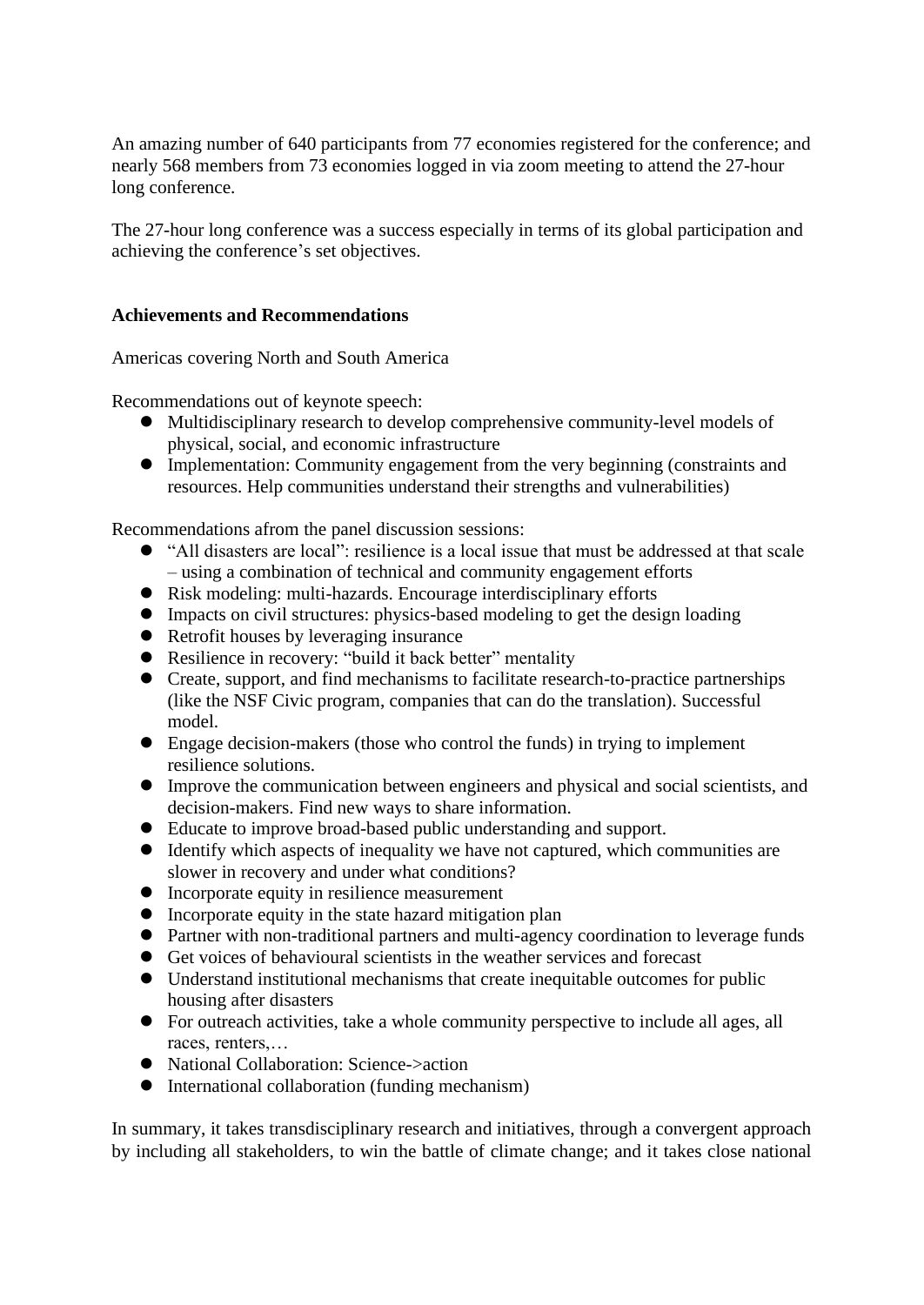and international collaborations to address the grand challenge of climate change faced by the entire world.

Asia and Oceania Time Zone Session

The session included four parallel discussions sessions.

- I Regional Alliances: Improving collaboration to support global stakeholders on DRR and DRM
	- I-1 Introducing current and existing alliances; and Introducing Viewpoints: Suggestions for Improvement –

Two important areas emerged from the discussions.

- How can the different regional initiatives collaborate, what avenues are available?
	- hered to find overarching themes to connect different programs to discuss findings to identify commonalities and disparities and learn from each other.
	- For example in SAADRI discussions there are these two focus areas: (a) Improving knowledge to practice transformation to benefit affected people and (b) Improving Polices for effective DRR. We may discuss where policies were formulated to enhance or adopt successful practices or where good policies led to improved practices. This type of topics can bring different regional perspectives to be discussed together.
	- Early warning, Climate change adaptation and Infrastructure safety were themes that were addressed by most groups. Workshops under these topics can be another approach.
- Community engagement
	- It may be worthwhile to explore how GADRI can support and develop a program to synthesize rich experiences of small islands, the programs conducted by AIT etc., to develop education and practice guidelines for engagement of communities to create a long-term effective dialogue between research researchers and affected communities.
	- Endorsement of such a program by a UN organization would make it effective.
- I-2 What should we do to encourage youth to engage in education?

Within Session 1.2, five panelists extensively delivered roadmap, ideas, project outcomes, capacity building programs and networking for engaging, empowering and enabling the youth for next generation education in disaster risk management (DRM). All speakers are welcomed to cover the following three topics during their talks.

1. How to build up platform for youth's involvement with multi-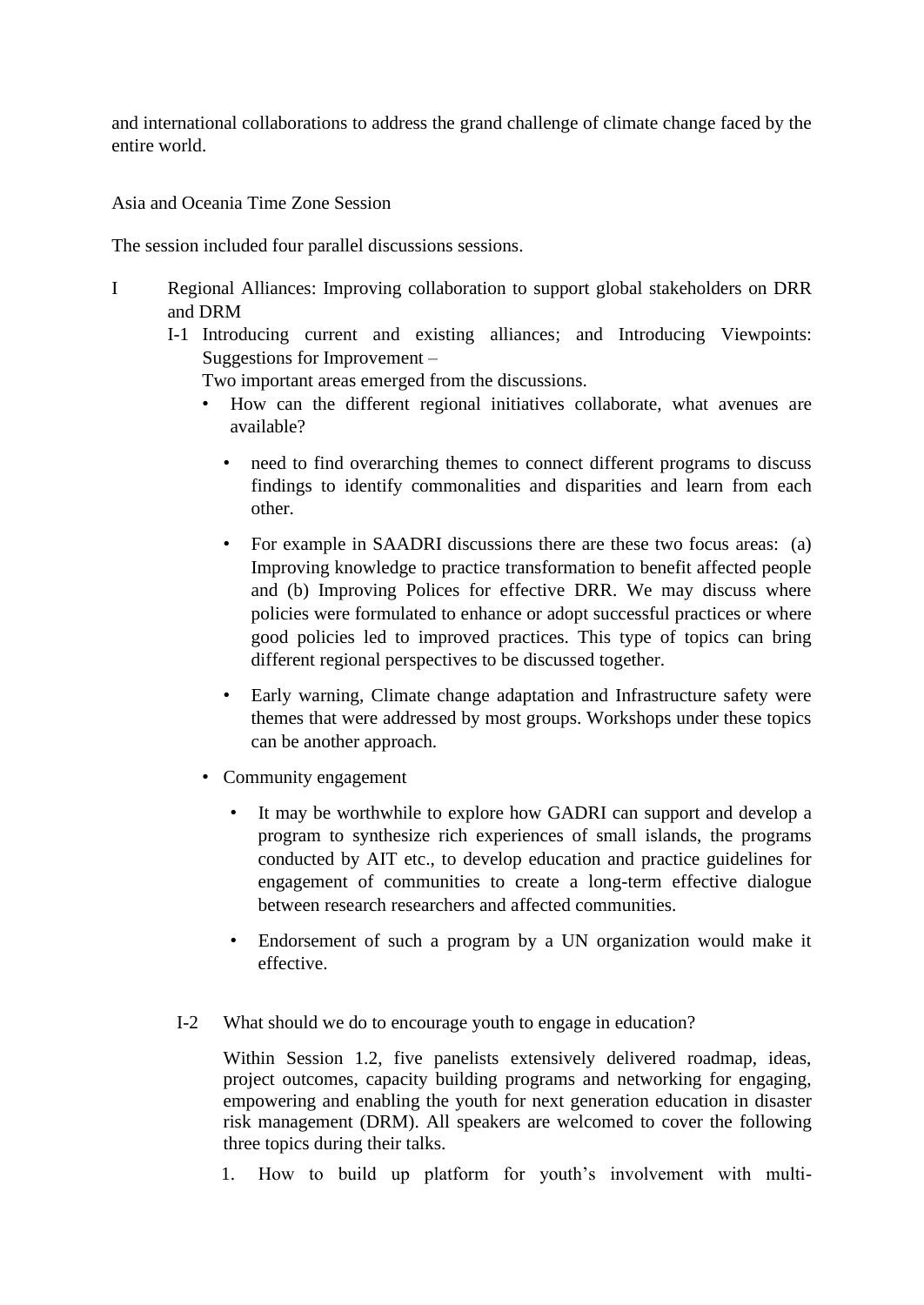stakeholders?

- 2. What are necessary elements to be include in new DRM paradigms for the youth?
- 3. Where are the ideal approaches to attract the youth to initiate the next mile of DRM?

Following highlights a few of the recommendations:

- To enroot "culture of protection", DRM education should start early at basic education and be carried out lifetime.
- To meet dynamic social development, an enabling education environment should be inclusive of possible social and physical impacts.
- To build connection and collaboration between universities and national platform to enable an environment for both researcher and disaster manager.
- To highlight creativity of the youth in IoT and social media to enhance risk communication.
- To motivate social enterprise as one engine to continuously engage the youth in DRM.
- To encourage young "voice" and "face" to speak out DRM like Greta Thunberg advocating for CCA.
- To recognize youth group as a resource for DRM work, instead of vulnerable group.
- To make youth as an important source of DRM information for local communities
- To deliver tailored youth/young adult learning approaches
- To introduce more mainstreaming of disaster risk reduction into sectoral policy/development process
- To welcome more regional/sub-regional collaboration and knowledge sharing on the subject
- To utilize platform like U-INSPIRE Alliance connecting regional and global youth professionals to co-work and co-implement.
- To invest more in youth DRM education.
- To include diversities of disciplines, languages, cultures and hazards for DRM education to the youth.
- To organize platforms to enable out-of-the-box thinking, open-ended dialogues among multi-stakeholders, cross-cutting collaboration and public-private partnership with youth generation and other stakeholders.
- To deliver capacity building program or curriculum through diverse and inclusive approaches and to address how science and technology can make broad-spectrum contributions to disaster risk reduction and emergency management.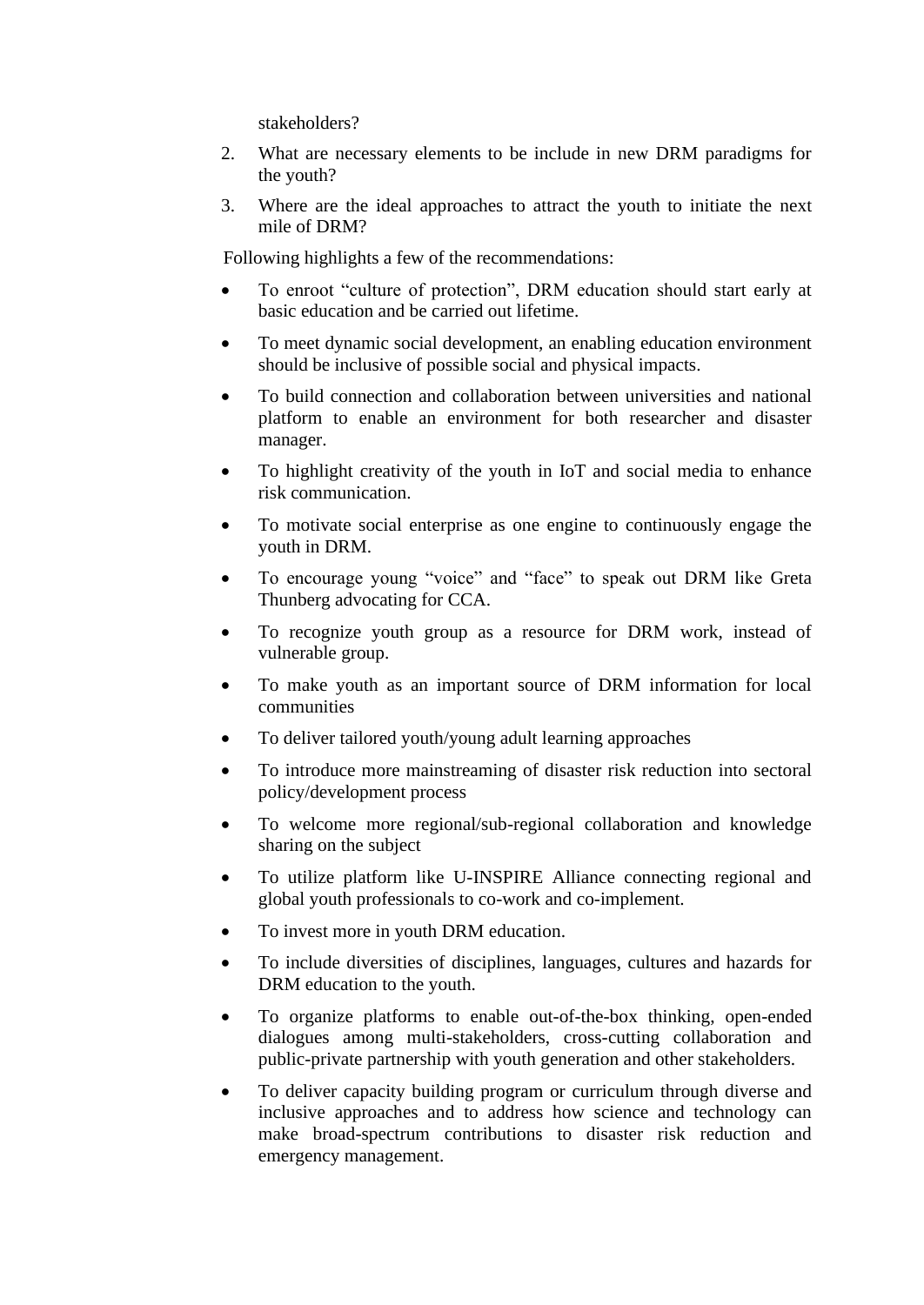- The session 1.2 is a starting point to map out how GADRI can make changes to DRM education and the topic should continue to produce more fruitful outcomes.
- II Target E Disaster Risk Governance and Contribution for Policy Making
	- Progresses and challenges of DRR policies
		- How have national and local governments adopted DRR strategies so far in line with Sendai Framework?
			- Roughly a total 120 countries have adopted DRR strategies
			- What are good practices of DRR strategies in national and local levels?
			- 8 steps approach by JICA
			- Case study in Philippine
				- Extending application to other Asian countries
		- What are the challenges for making and implementing DRR strategies?
			- Multi-hazard and New risk landscape
			- Financing is very much important
			- Involving multi-stakeholders with inter-sector corporation
			- Risk assessment information is the first step to involve multi-stake holders
			- Monitoring and evaluation
			- Multi-language
	- Potentials of Scientific knowledge for DRR policies
		- How can scientific knowledge support national and local governments to make and implement DRR strategies?
			- Satellite image just after disasters is helpful for making DRR strategies
			- Approach integrating both human system (evacuation drill) and natural system (hazard maps)
			- Communications among residents, governments and researchers
		- How can scientific knowledge provide evidence for effective implementation of DRR policies?
			- Randomized control trial (RCT) is useful to select out actually effective policies among seemingly effective policy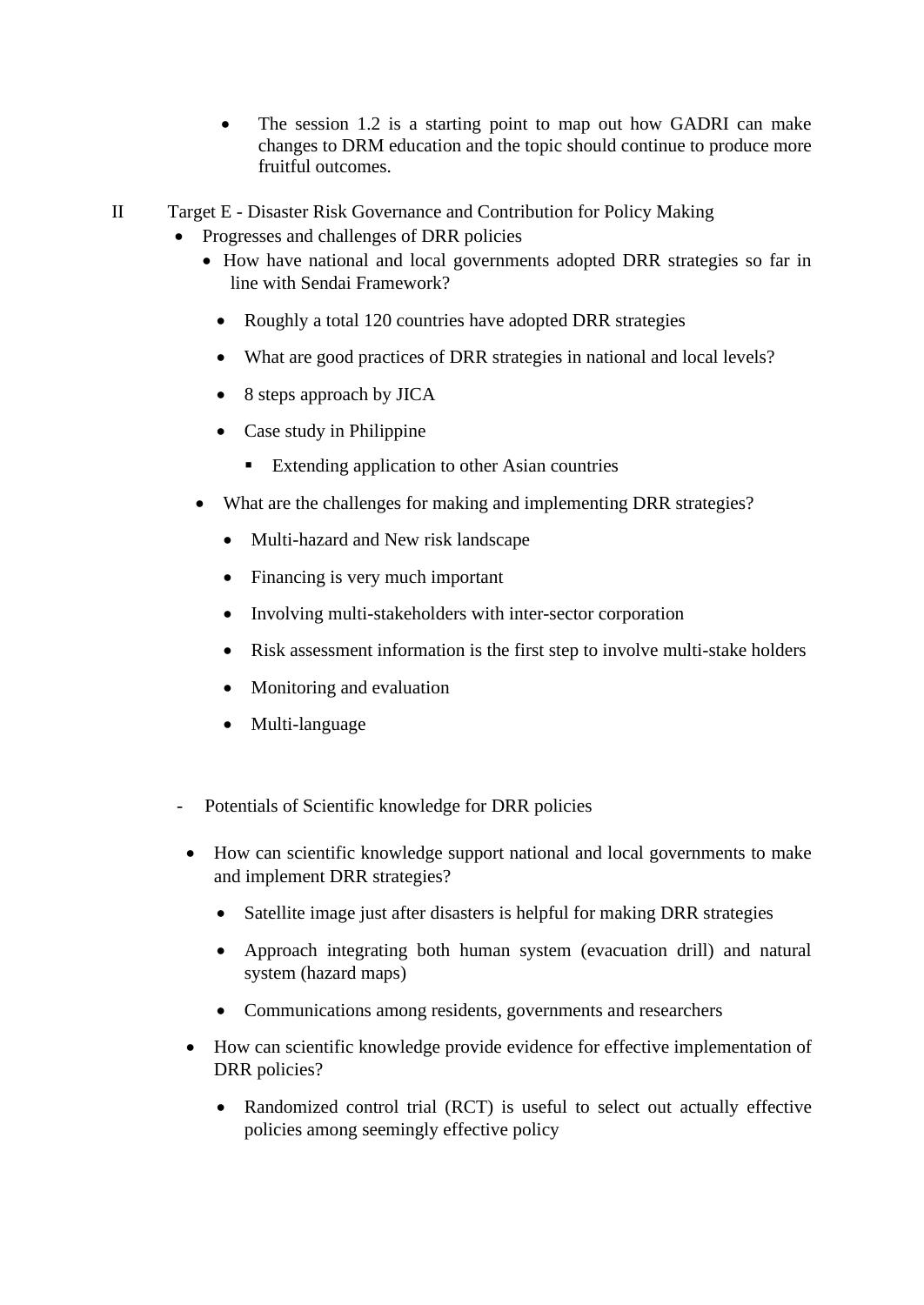- Although strict RCT is difficult to be conducted in field, modified versions of RCT can be feasible.
- How can research institutions contribute to capacity development of national and local governments and practitioners in fields?
	- JICA presented an 8-step approach they have implemented
	- Evacuation drill study based on the integrated approach human and natural system
	- Win-win relationship is important for sustainable contribution
- III Contributions to Climate Change Adaptation
	- To create a roadmap for Universities and Research Centres in support of the climate change research agenda
		- Important milestones for roadmap for universities and research centres in support of the climate change research agenda
			- Need for enhance Observation network particularly in mountain areas for better data and information for climate modeling and validation
			- The nature of risks are changing there are more compound risks leading to cascading disasters - science and technology and use of Earth Observation plays a critical role in understanding the risk
			- Individual and institutional capacity building at regional, national to local level for informed decision making for enhancing adaptive capacity for climate and disaster resilience
			- Strengthening partnerships and networks
	- Listing measurable contributions of the Asia and Oceania Region towards the COP<sub>26</sub>
		- Integrated approach for DRR and CCA
		- Data and knowledge sharing both at national-level and international-level, transboundary collaboration
			- Evidence from observations in-situ and remote-sensing observations
			- Weather and climate monitoring: DRR and CCA
			- Third Pole: important weather & climate driver in Asia-Oceania region
		- Impact-based forecasting, early warning and rapid information dissemination
		- Resilient infrastructure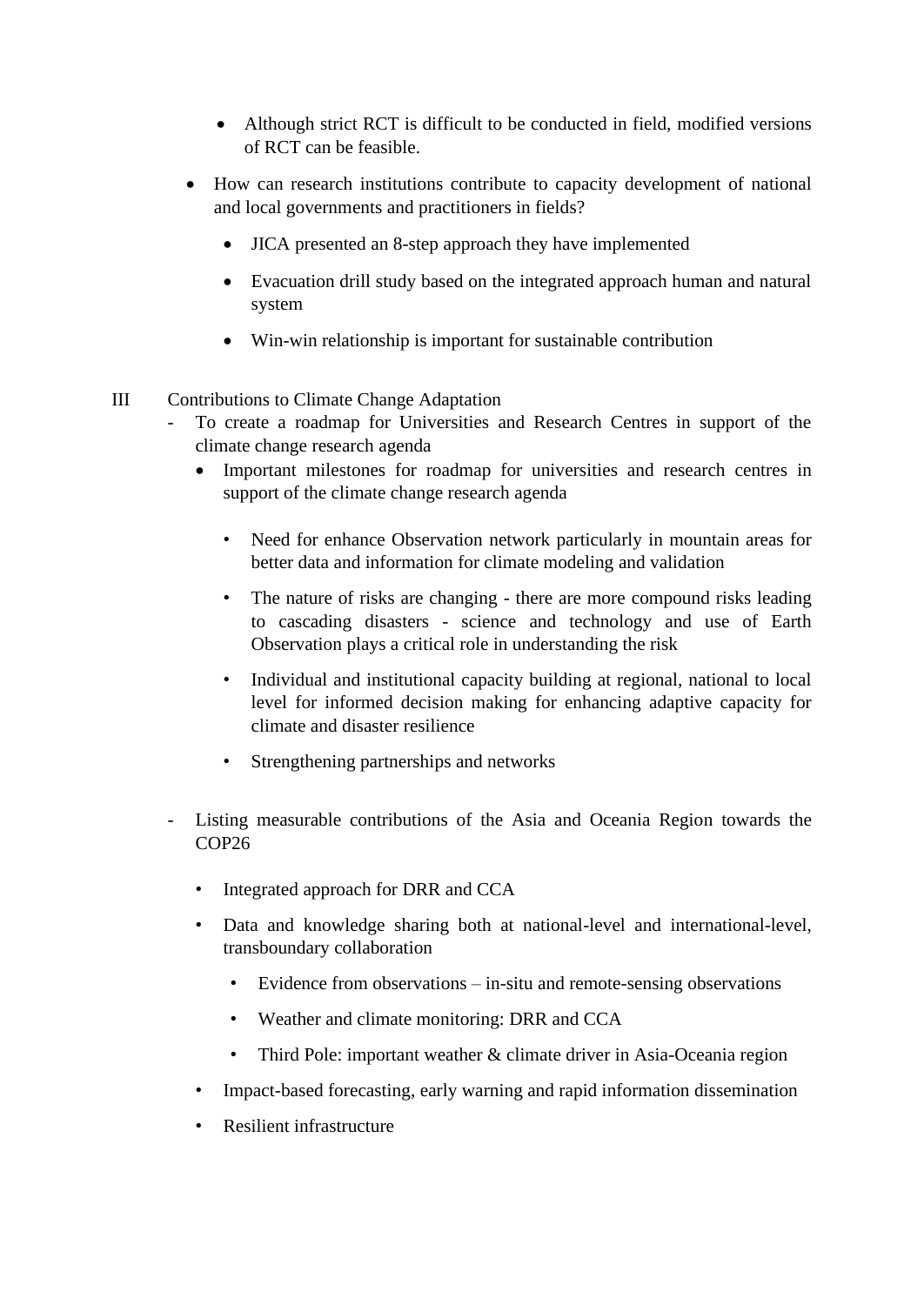- IV Implementation of Sciences in Action
	- Implementation Science in DRR
		- Perspectives expected of implementation science
			- Dealing systemic thing as science even disaster risk is one of
			- Implementation process is inevitably dynamic
			- Dealing the dynamics of systems
				- o Norms of implementation dynamics
				- o How should professional scientists approach to the field?
				- o Mechanism design to create the desired dynamism
				- o Sense-making
			- Diversity in academics
				- Long-term perspective and commitment
	- There is no manifested scientific view of the above subjects yet.
	- $\rightarrow$  Needs implementation science as a cognitive system for activist scientists
	- $\rightarrow$  Appreciate and Evaluate scientists those who take on tough challenges

### **Europe covering Africa and the Middle-East**

There were four discussion sessions:

- I. Bridging the Collaboration Gaps: Integrating DRR and CCA for a Science in Action Agenda
- II. Bridging the knowledge Gaps: Exploring solutions for Transforming Data into Action
- III. Bridging the Science-Policy Gaps: Contextualising Governance to Explore Opportunities for Action
- IV. Bridging the Generational Gap: Catalysing Science in Action by Youth Engagement

In drawing together solutions to bridging gaps between science and action, focus was on collaboration and the pressing issue of the need to integrate DRR and CCA for a more urgent and effective Science in Action agenda stimulated by four contributions spanning research, policy and practice.

On the question of "how we can use the GADRI network of collaborating institutions to speed up disaster risk reduction and climate change adaptation solutions based on evidencebased actions of the combined agenda, there was not time for all panellists to fully expand on this, but comments have already indicated that GADRI has a unique lead in this agenda through the interlinking of institutions, which brings added value. This adds to the influence of academic institutes being able to guide policy with vary opportunities for its development and consequent science going into action.

In the **final plenary session**, following points were highlighted as some aspects that stood out in the Europe, Africa, and Middle East section.

• Bridging gaps require close and continuous collaboration between stakeholders to build shared understanding: populations, researchers, policymakers, economic actors. Eco-system approach!